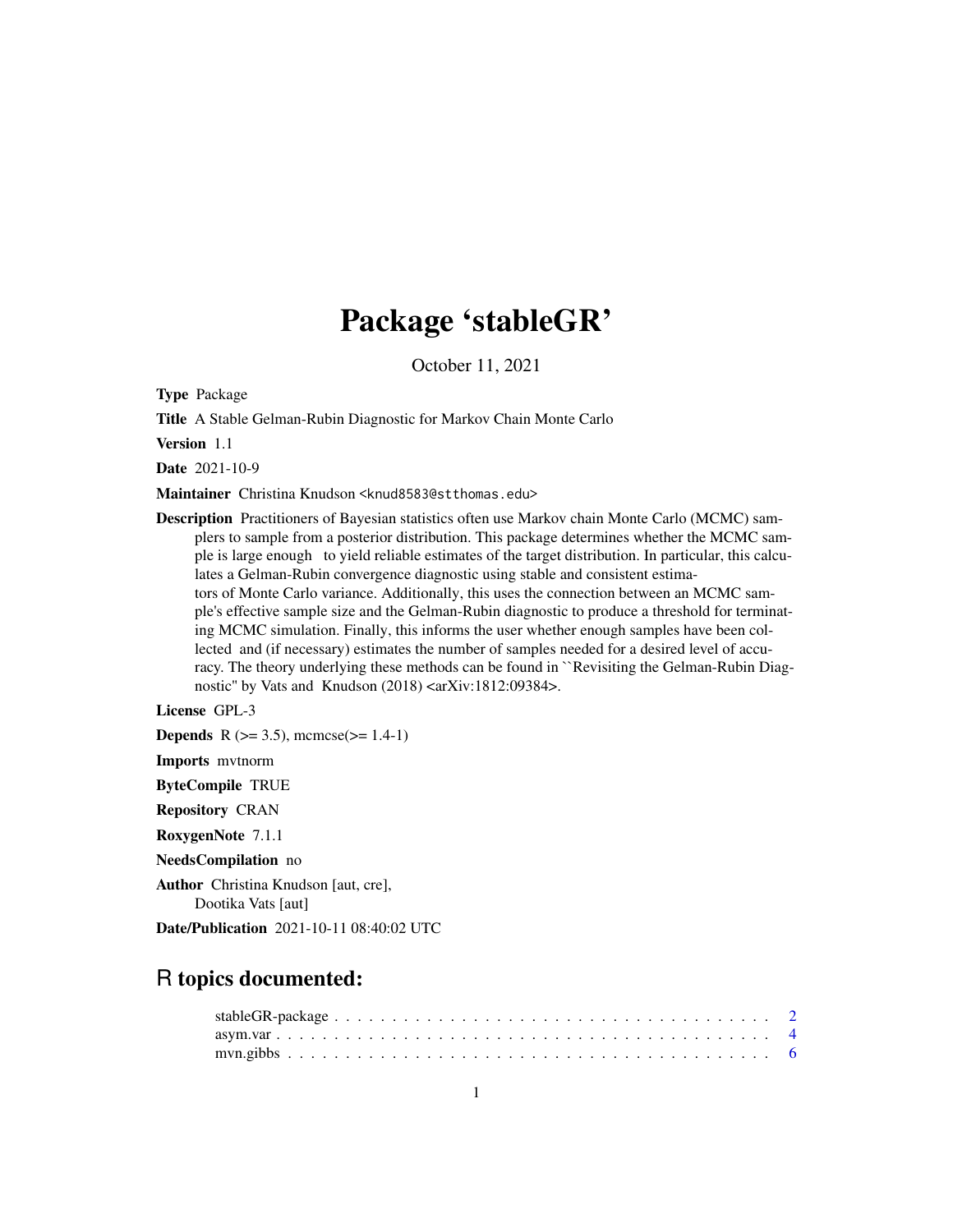<span id="page-1-0"></span>

| Index | $\overline{13}$ |
|-------|-----------------|

stableGR-package *A Stable Gelman-Rubin Diagnostic for Markov Chain Monte Carlo*

#### Description

Practitioners of Bayesian statistics often use Markov chain Monte Carlo (MCMC) samplers to sample from a posterior distribution. This package determines whether the MCMC sample is large enough to yield reliable estimates of the target distribution. In particular, this calculates a Gelman-Rubin convergence diagnostic using stable and consistent estimators of Monte Carlo variance. Additionally, this uses the connection between an MCMC sample's effective sample size and the Gelman-Rubin diagnostic to produce a threshold for terminating MCMC simulation. Finally, this informs the user whether enough samples have been collected and (if necessary) estimates the number of samples needed for a desired level of accuracy. The theory underlying these methods can be found in "Revisiting the Gelman-Rubin Diagnostic" by Vats and Knudson (2018) <arXiv:1812:09384>.

# Details

| Package <sup>.</sup><br>stableGR       |                                                                                                                      |
|----------------------------------------|----------------------------------------------------------------------------------------------------------------------|
| Package                                |                                                                                                                      |
|                                        | A Stable Gelman-Rubin Diagnostic for Markov Chain Monte Carlo                                                        |
| Version:                               |                                                                                                                      |
| Date:                                  |                                                                                                                      |
|                                        |                                                                                                                      |
|                                        | Authors@R: c(person("Christina", "Knudson", role = c("aut", "cre"), email = "knud8583@stthomas.edu"), person("Dootil |
|                                        | Maintainer: Christina Knudson <knud8583@stthomas.edu></knud8583@stthomas.edu>                                        |
| escription:                            | Practitioners of Bayesian statistics often use Markov chain Monte Carlo (MCMC) samplers to sample from a             |
| GPI                                    |                                                                                                                      |
| License:                               |                                                                                                                      |
|                                        | Depends: $R (> = 3.5)$ , mcmcse(>= 1.4-1)                                                                            |
| mvtnorm<br>Imports:                    |                                                                                                                      |
| ByteCompile: TRUE                      |                                                                                                                      |
|                                        |                                                                                                                      |
|                                        |                                                                                                                      |
|                                        |                                                                                                                      |
| Repository: CRAN<br>RoxygenNote: 7.1.1 | Author: Christina Knudson [aut, cre], Dootika Vats [aut]                                                             |

Practitioners of Bayesian statistics often use Markov chain Monte Carlo (MCMC) samplers to sample from a posterior distribution. This package determines whether the MCMC sample is large enough to yield reliable estimates of the target distribution. In particular, this calculates a Gelman-Rubin convergence diagnostic using stable and consistent estimators of Monte Carlo variance. Additionally, this uses the connection between an MCMC sample's effective sample size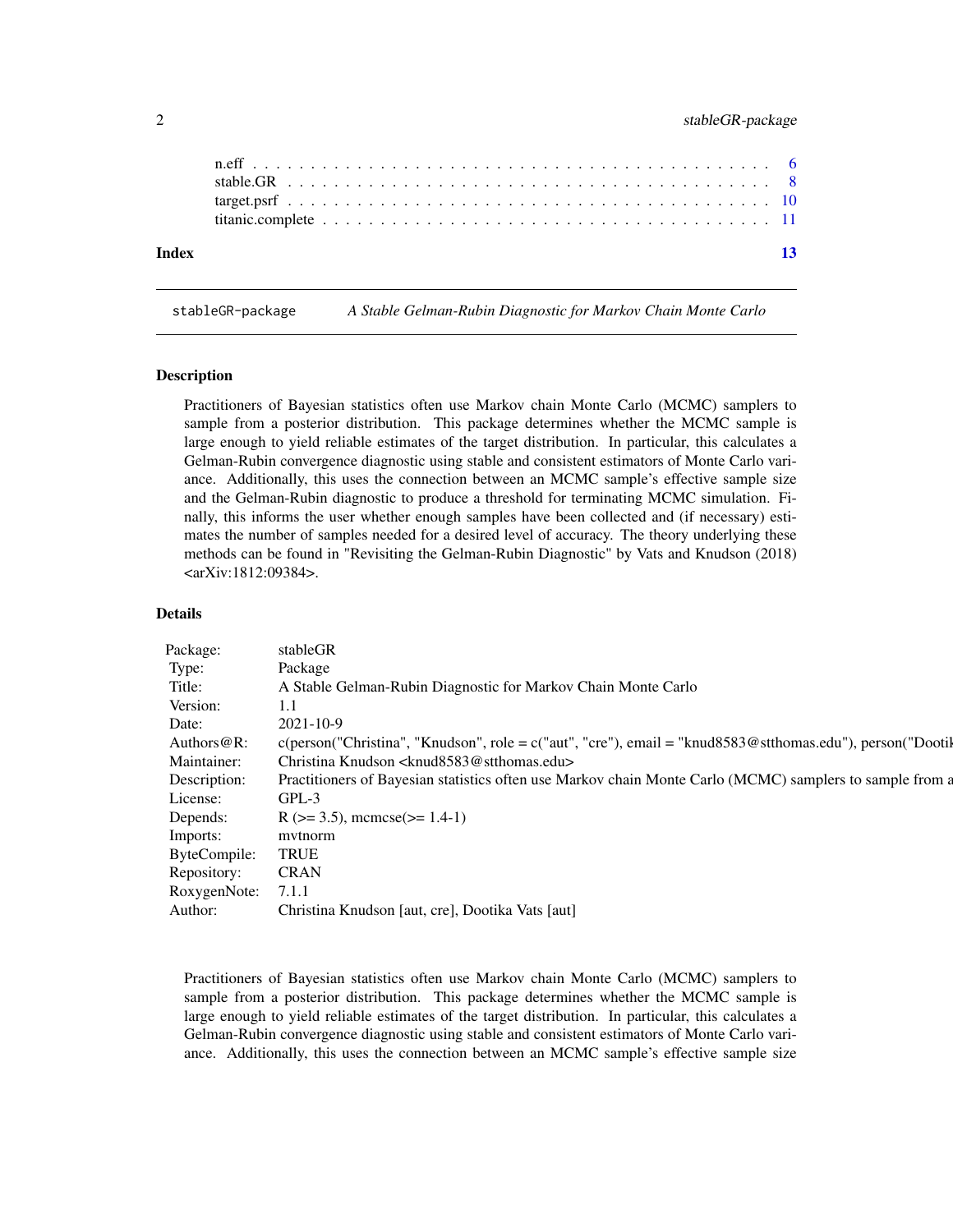# stableGR-package 3

and the Gelman-Rubin diagnostic to produce a threshold for terminating MCMC simulation. Finally, this informs the user whether enough samples have been collected and (if necessary) estimates the number of samples needed for a desired level of accuracy. The theory underlying these methods can be found in "Revisiting the Gelman-Rubin Diagnostic" by Vats and Knudson (2018) <arXiv:1812:09384>.

This package is unique in a few ways. First, it uses stable variance estimators to calculate a stabilized Gelman-Rubin statistic. Second, it leverages the connection between effective sample size and the potential scale reduction factor (PSRF). Third, this diagnostic can be used whether MCMC samples were created from a single chain or multiple chains.

The main functions in the package are stable.GR, n.eff, and target.psrf. stable.GR returns the univariate PSRF, the multivariate PSRF, and the estimated effective sample size. n.eff returns informs the user whether sufficient MCMC samples have been collected; if not, n.eff also returns the estimated target sample size target.psrf creates a termination threshold for stable.GR; MCMC sampling can terminate when the MCMC samples' psrf is smaller than the value returned by target.psrf.

#### Author(s)

# NA

Maintainer: Christina Knudson <knud8583@stthomas.edu>

## References

Vats, D. and Knudson, C. Revisiting the Gelman-Rubin Diagnostic. arXiv:1812.09384.

Vats, D. and Flegal, J. Lugsail lag windows and their application to MCMC. arXiv: 1809.04541.

Flegal, J. M. and Jones, G. L. (2010) Batch means and spectral variance estimators in Markov chain Monte Carlo. *The Annals of Statistics*, 38, 1034–1070.

Gelman, A and Rubin, DB (1992) Inference from iterative simulation using multiple sequences, *Statistical Science*, 7, 457-511.

Brooks, SP. and Gelman, A. (1998) General methods for monitoring convergence of iterative simulations. *Journal of Computational and Graphical Statistics*, 7, 434-455.

# Examples

```
library(stableGR)
set.seed(100)
p \le -2n <- 100 # For real problems, use a MUCH larger n.
sig.math = matrix(c(1, .8, .8, 1), ncol = 2, nrow = 2)# Making 3 chains
chain1 <- mvn.gibbs(N = n, p = p, mu = rep(1,p), sigma = sig.mat)
chain2 <- mvn.gibbs(N = n, p = p, mu = rep(1,p), sigma = sig.mat)
chain3 <- mvn.gibbs(N = n, p = p, mu = rep(1,p), sigma = sig.mat)
# find GR diagnostic using all three chains
x <- list(chain1, chain2, chain3)
```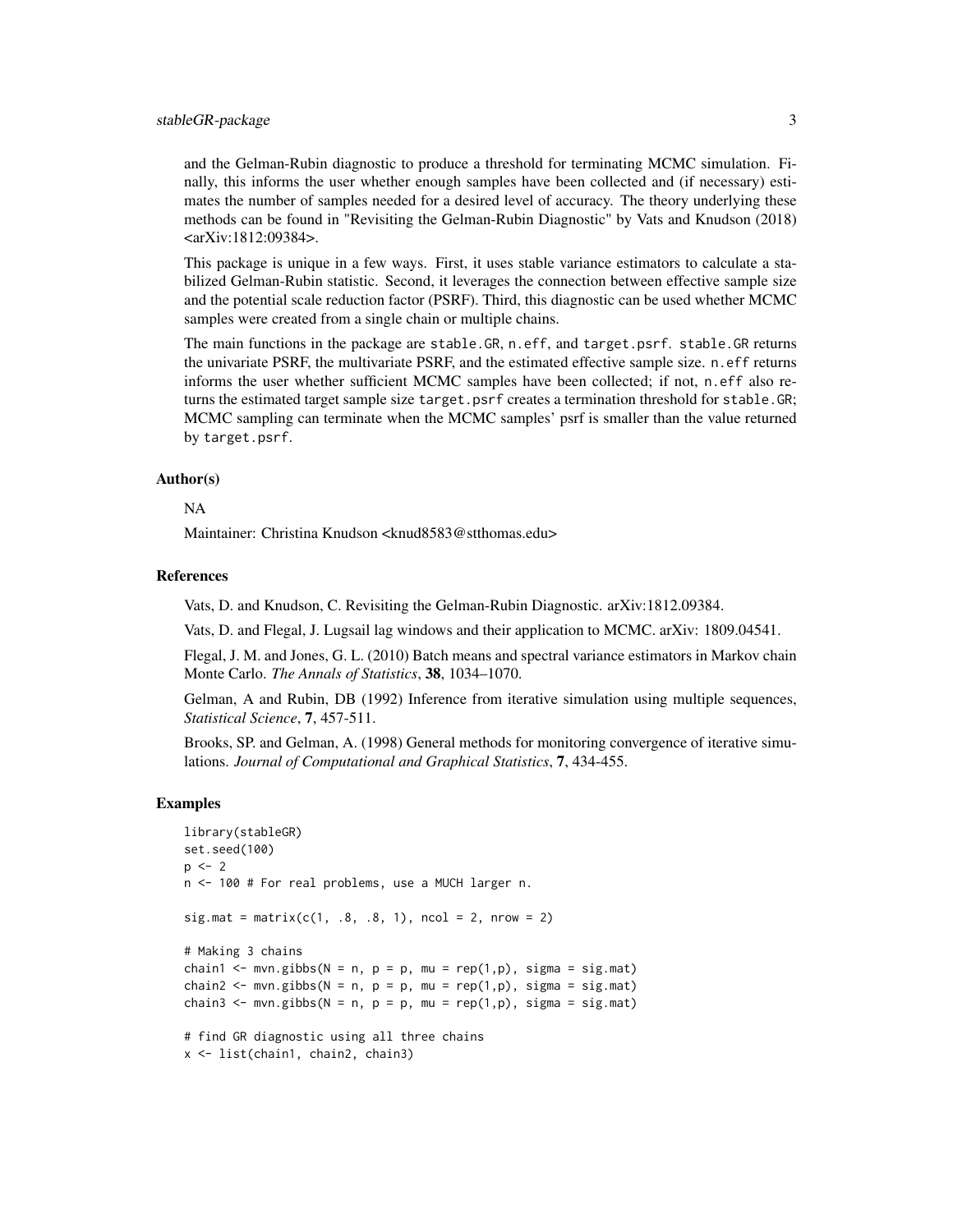```
stable.GR(x)
```
asym.var *Asymptotic covariance matrix estimation for Markov chain Monte Carlo*

# Description

Estimates the asymptotic covariance matrix for Monte Carlo estimators, compatible with multiple chains. If a single chain is input, it calls mcmcse:: mcse.multi.

# Usage

```
asym.var(
 x,
 multivariate = TRUE,
 method = "lug",size = NULL,
 autoburnin = FALSE,
  adjust = TRUE\mathcal{L}
```
# Arguments

| $\mathsf{x}$ | a list of matrices, where each matrix is $n \times p$ . Each row of the matrices represents<br>one step of the chain. Each column of the matrices represents one variable. A<br>list with a single matrix (chain) is allowed. Optionally, this can be an mcmclist<br>object.                                                                                                    |
|--------------|---------------------------------------------------------------------------------------------------------------------------------------------------------------------------------------------------------------------------------------------------------------------------------------------------------------------------------------------------------------------------------|
| multivariate | a logical flag indicating whether the full matrix is returned (TRUE) or only the<br>diagonals (FALSE)                                                                                                                                                                                                                                                                           |
| method       | the method used to compute the matrix. This is one of "lug" (lugsail, the de-<br>fault), "bm" (batch means), "obm" (overlapping batch means), "tukey" (spectral<br>variance method with a Tukey-Hanning window), or "bartlett" (spectral vari-<br>ance method with a Bartlett window).                                                                                          |
| size         | options are NULL (default, which calculates an ideal batch size), character values<br>of sqroot and cuberoot, or any numeric value between 1 and $n$ . Size represents<br>the batch size in "bm" (batch means) and the truncation point in "bartlett"<br>and "tukey". sqroot means size is floor( $n^{\wedge}(1/2)$ ) and cuberoot means size is<br>floor( $n^{\wedge}(1/3)$ ). |
| autoburnin   | a logical flag indicating whether only the second half of the series should be<br>used in the computation. If set to TRUE and start(x) is less than end(x)/2<br>then start of series will be adjusted so that only second half of series is used.                                                                                                                               |
| adjust       | this argument is now obselete due to package updates.                                                                                                                                                                                                                                                                                                                           |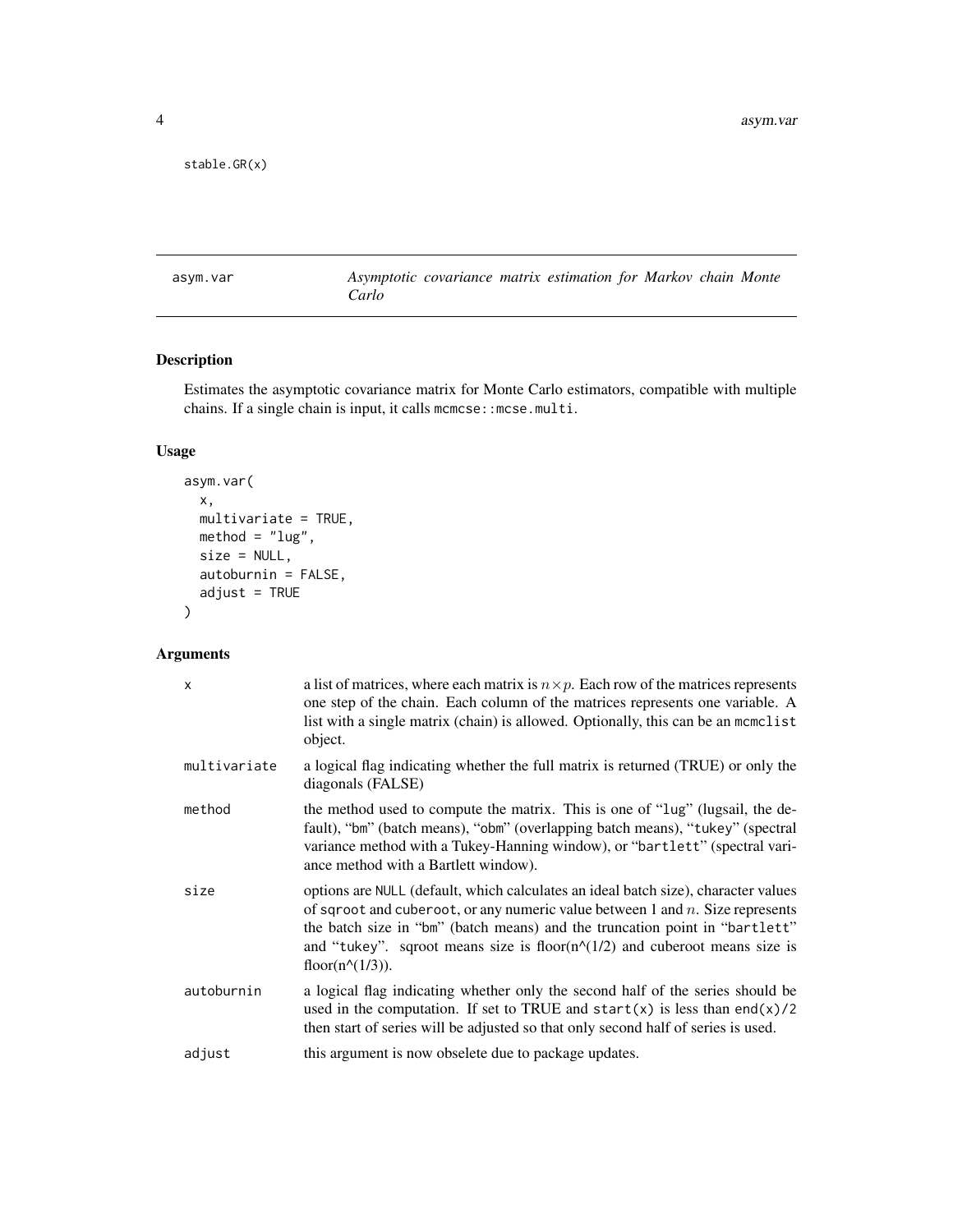### asym.var 5

#### Details

The function returns estimate of the univariate or multivariate asymptotic (co)variance of Monte Carlo estimators. If  $X_1, \ldots, X_n$  are the MCMC samples, then function returns the estimate of  $\lim_{n\to\infty} nVar(\overline{X})$ . In other words, if a Markov chain central limit holds such that, as  $n \to \infty$ 

$$
\sqrt{n}(\bar{X} - \mu) \to N(0, \Sigma)
$$

then the function returns an estimator of  $\Sigma$  from the m different chains. If multivariate == FALSE, then only the diagonal of  $\Sigma$  are returned.

# Value

The asymptotic variance estimate (if multivariate = FALSE) or the asymptotic covariance matrix (if multivariate = TRUE) in the Markov chain central limit theorem.

# References

Vats, D. and Knudson, C. Revisiting the Gelman-Rubin Diagnostic. arXiv:1812.09384.

Vats, D. and Flegal, J. Lugsail lag windows and their application to MCMC. arXiv: 1809.04541.

Flegal, J. M. and Jones, G. L. (2010) Batch means and spectral variance estimators in Markov chain Monte Carlo. *The Annals of Statistics*, 38, 1034–1070.

Gelman, A and Rubin, DB (1992) Inference from iterative simulation using multiple sequences, *Statistical Science*, 7, 457-511.

Brooks, SP. and Gelman, A. (1998) General methods for monitoring convergence of iterative simulations. *Journal of Computational and Graphical Statistics*, 7, 434-455.

# Examples

```
library(stableGR)
set.seed(100)
p \le -2n <- 100 # n is tiny here purely for demo purposes.
# use n much larger for real problems!
sig.math = matrix(c(1, .8, .8, 1), ncol = 2, nrow = 2)# Making 3 chains
chain1 <- mvn.gibbs(N = n, p = p, mu = rep(1,p), sigma = sig.mat)
chain2 <- mvn.gibbs(N = n, p = p, mu = rep(1,p), sigma = sig.mat)
chain3 <- mvn.gibbs(N = n, p = p, mu = rep(1,p), sigma = sig.mat)
# find GR diagnostic using all three chains
x <- list(chain1, chain2, chain3)
asym.var(x)
```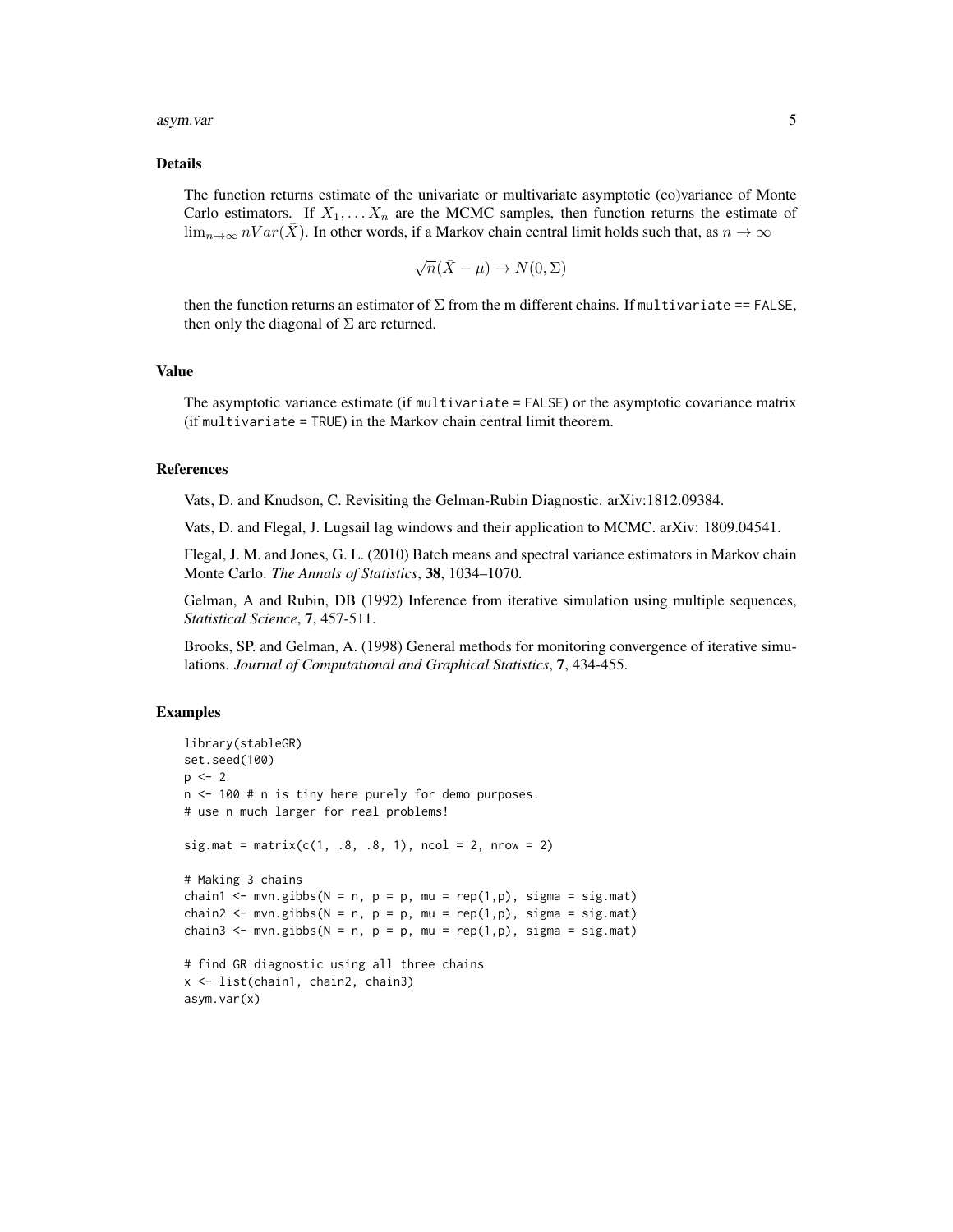# <span id="page-5-0"></span>Description

This function generates a Markov chain sample from a multivariate normal distribution using a two-block Gibbs sampler. The function is used mainly for implementation in the examples of this package.

# Usage

mvn.gibbs(N = 10000, p, mu, sigma)

# Arguments

| -N    | number of Markov chain samples desired                    |
|-------|-----------------------------------------------------------|
| p     | dimension of the multivariate normal target distribution  |
| mu    | mean vector of the multivariate normal distribution       |
| sigma | covariance matrix of the multivariate normal distribution |

# Value

N by p matrix of samples from the multivariate normal target distribution

|--|

# Description

For an estimator, effective sample size is the number of independent samples with the same standard error as a correlated sample. This function calculates effective sample size for a set of Markov chains using lugsail variance estimators. This also determines whether the Markov chains have converged. If they have not, this function approximates the number of samples needed.

# Usage

```
n.eff(
  x,
  multivariate = TRUE,
  epsilon = 0.05,
  delta = NULL,
  alpha = 0.05,
  method = "lug".size = NULL,
  autoburnin = FALSE
)
```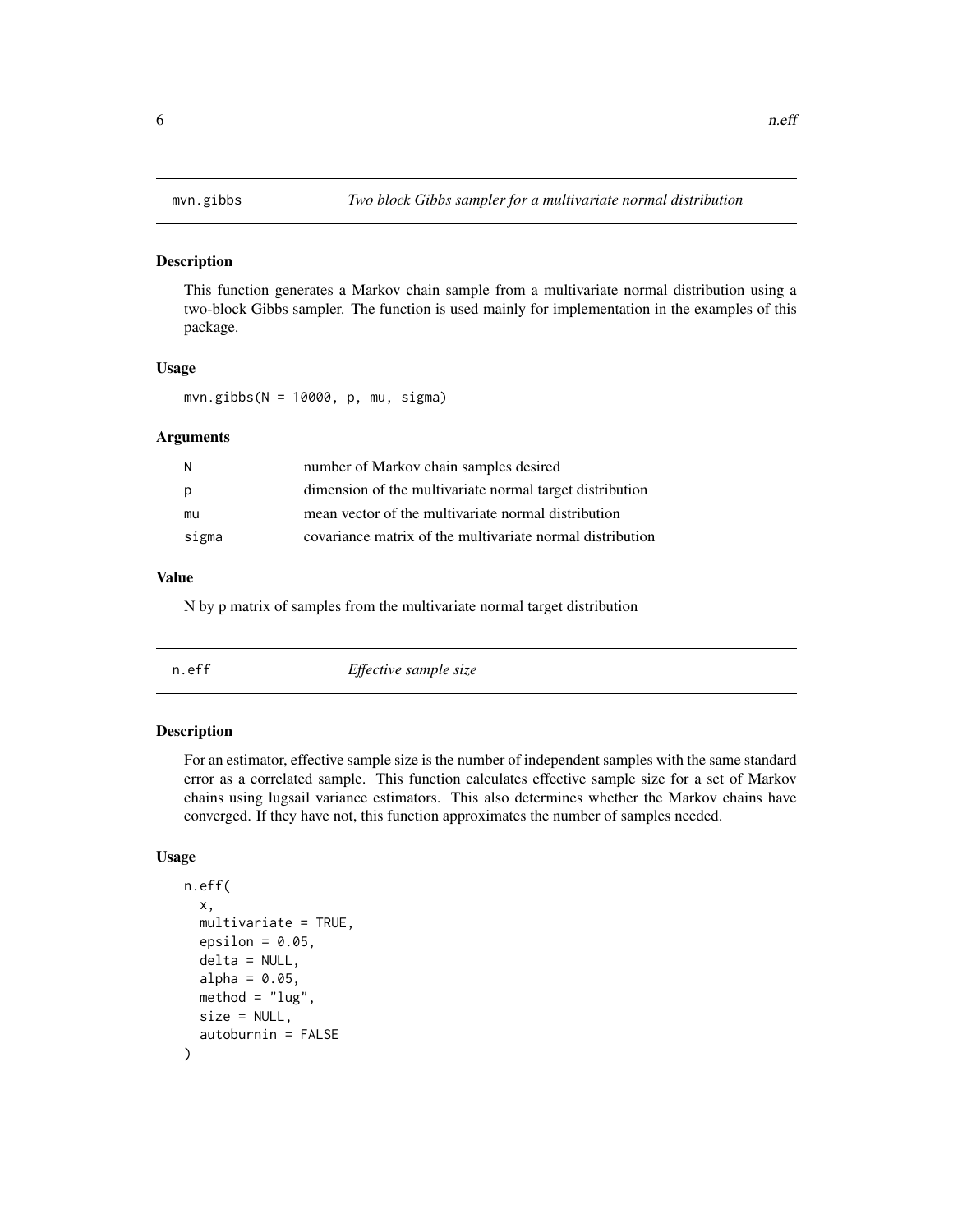### n.eff 7

# Arguments

| $\mathsf{x}$ | a list of matrices, where each matrix represents one Markov chain sample. Each<br>row of the matrices represents one step of the chain. Each column of the ma-<br>trices represents one variable. A list with a single matrix (chain) is allowed.<br>Optionally, this can be an momolist object.                                                                                |
|--------------|---------------------------------------------------------------------------------------------------------------------------------------------------------------------------------------------------------------------------------------------------------------------------------------------------------------------------------------------------------------------------------|
| multivariate | a logical flag indicating whether the effective sample size should be calculated<br>for multivariate chains.                                                                                                                                                                                                                                                                    |
| epsilon      | relative precision level. Values less than .10 are recommended.                                                                                                                                                                                                                                                                                                                 |
| delta        | desired delta value - the cutoff for potential scale reduction factor.                                                                                                                                                                                                                                                                                                          |
| alpha        | significance level for confidence regions for the Monte Carlo estimators.                                                                                                                                                                                                                                                                                                       |
| method       | the method used to compute the standard error of the chains. This is one of "lug"<br>(lugsail, the default), "bm" (batch means), "obm" (overlapping batch means),<br>"tukey" (spectral variance method with a Tukey-Hanning window), or "bartlett"<br>(spectral variance method with a Bartlett window).                                                                        |
| size         | options are NULL (default, which calculates an ideal batch size), character values<br>of sqroot and cuberoot, or any numeric value between 1 and $n$ . Size represents<br>the batch size in "bm" (batch means) and the truncation point in "bartlett"<br>and "tukey". sqroot means size is floor( $n^{\wedge}(1/2)$ ) and cuberoot means size is<br>floor( $n^{\wedge}(1/3)$ ). |
| autoburnin   | a logical flag indicating whether only the second half of the series should be<br>used in the computation. If set to TRUE and start(x) is less than end(x)/2<br>then start of series will be adjusted so that only second half of series is used.                                                                                                                               |
|              |                                                                                                                                                                                                                                                                                                                                                                                 |

# Value

| n.eff     | a scalar point estimate of the effective sample size.                         |
|-----------|-------------------------------------------------------------------------------|
| converged | a logical indicating whether sufficient samples have been obtained.           |
| n.target  | NULL (if converged == TRUE) or a scalar estimate of the chain length required |
|           | for convergence, assuming the number of chains is unchanged.                  |

# References

Vats, D. and Knudson, C. Revisiting the Gelman-Rubin Diagnostic. arXiv:1812.09384.

Vats, D. and Flegal, J. Lugsail lag windows and their application to MCMC. arXiv: 1809.04541.

Flegal, J. M. and Jones, G. L. (2010) Batch means and spectral variance estimators in Markov chain Monte Carlo. *The Annals of Statistics*, 38, 1034–1070.

Gelman, A and Rubin, DB (1992) Inference from iterative simulation using multiple sequences, *Statistical Science*, 7, 457-511.

Brooks, SP. and Gelman, A. (1998) General methods for monitoring convergence of iterative simulations. *Journal of Computational and Graphical Statistics*, 7, 434-455.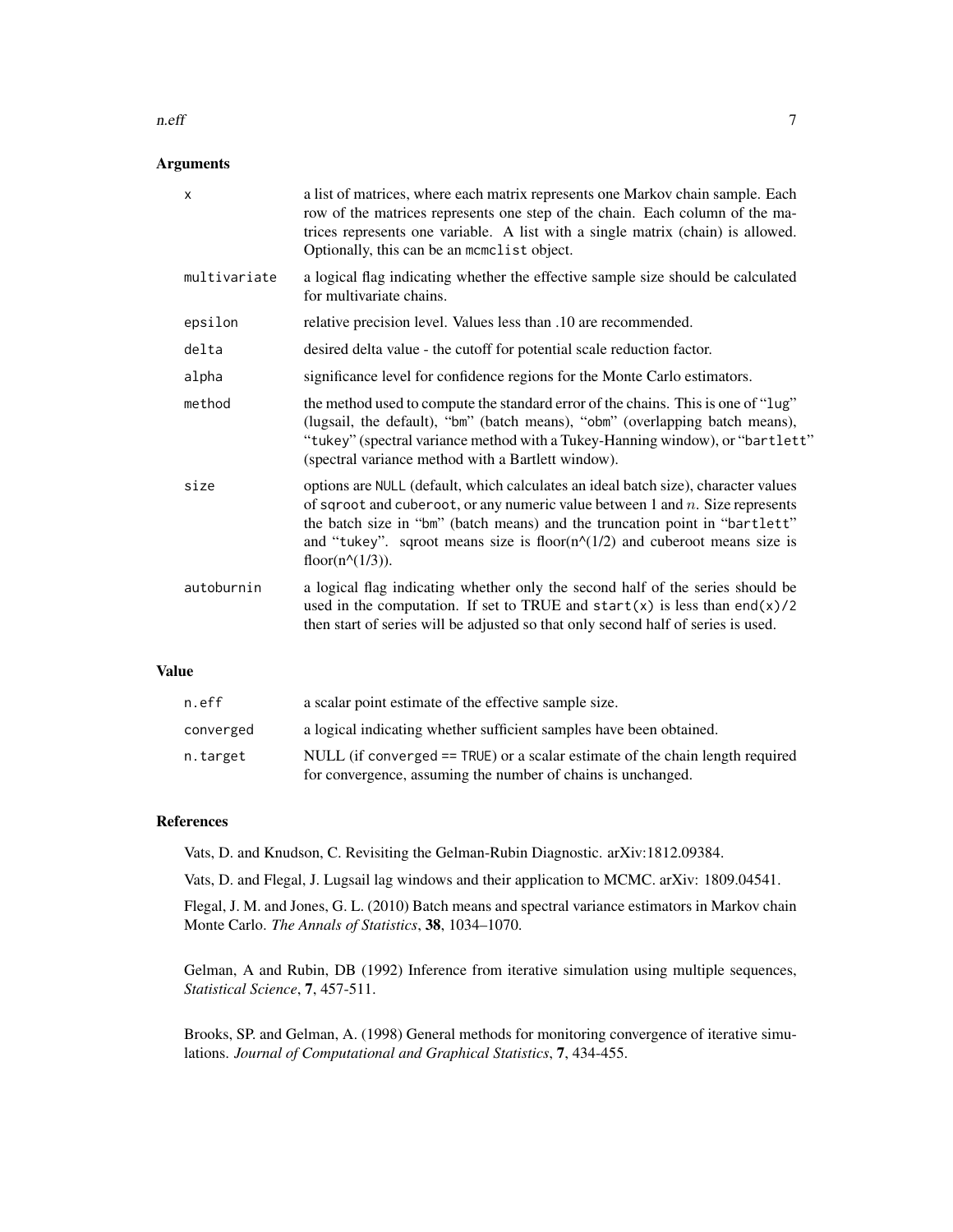# Examples

```
library(stableGR)
set.seed(100)
p \le -2n <- 100 # n is tiny here purely for demo purposes.
# use n much larger for real problems!
sig.math = matrix(c(1, .8, .8, 1), ncol = 2, nrow = 2)# Making 3 chains
chain1 <- mvn.gibbs(N = n, p = p, mu = rep(1,p), sigma = sig.mat)
chain2 <- mvn.gibbs(N = n, p = p, mu = rep(1,p), sigma = sig.mat)
chain3 <- mvn.gibbs(N = n, p = p, mu = rep(1,p), sigma = sig.mat)
# find ESS using all three chains
x <- list(chain1, chain2, chain3)
n.eff(x)
```

```
stable.GR Gelman-Rubin diagnostic using stable variance estimators
```
# Description

This function uses fast and strongly consistent estimators estimators of Monte Carlo variance to calculate the Gelman-Rubin convergence diagnostic for Markov chain Monte Carlo. A univariate 'potential scale reduction factor' (PSRF) is calculated for each variable in x. For multivariate chains, a multivariate PSRF is calculated to take into account the interdependence of the chain's components. The PSRFs decrease to 1 as the chain length increases. When the PSRF becomes sufficiently close to 1, the sample collected by the Markov chain has converged to the target distribution.

# Usage

```
stable.GR(
  x,
  multivariate = TRUE,
 mapping = "determinant",
 method = "lug",size = NULL,
  autoburnin = FALSE,
 blather = FALSE
)
```
<span id="page-7-0"></span>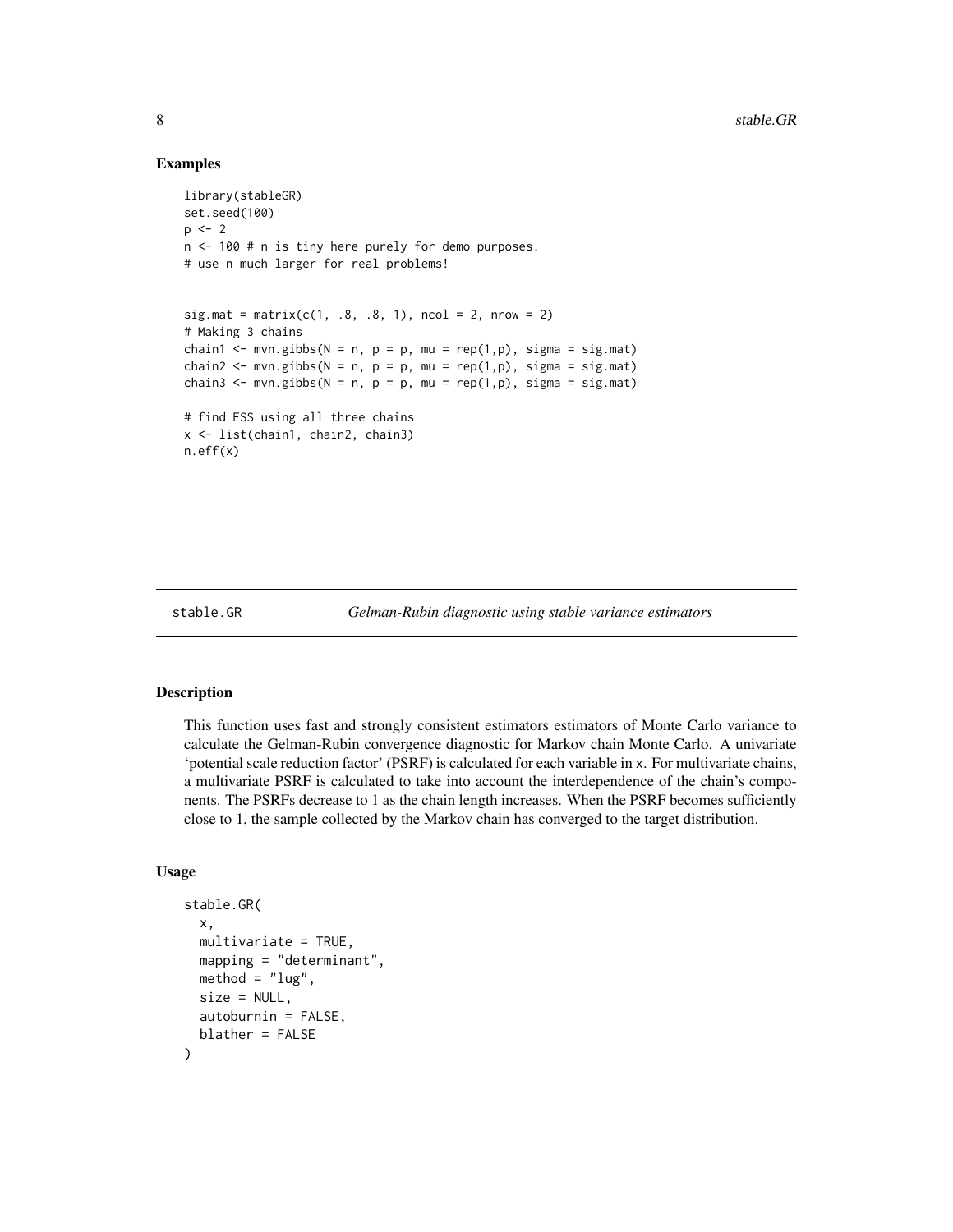### stable.GR 9

# Arguments

| $\times$     | a list of matrices, where each matrix represents one Markov chain sample. Each<br>row of the matrices represents one step of the chain. Each column of the ma-<br>trices represents one variable. A list with a single matrix (chain) is allowed.<br>Optionally, this can be an momolist object.                                                                                |
|--------------|---------------------------------------------------------------------------------------------------------------------------------------------------------------------------------------------------------------------------------------------------------------------------------------------------------------------------------------------------------------------------------|
| multivariate | a logical flag indicating whether the multivariate potential scale reduction factor<br>should be calculated for multivariate chains.                                                                                                                                                                                                                                            |
| mapping      | the function used to map the covariance matrix to a scalar. This is one of<br>"determinant" (determinant of the covariance matrix, the default) or "maxeigen"<br>(the largest eigenvalue of the covariance matrix).                                                                                                                                                             |
| method       | the method used to compute the standard error of the chains. This is one of "lug"<br>(lugsail, the default), "bm" (batch means), "obm" (overlapping batch means),<br>"tukey" (spectral variance method with a Tukey-Hanning window), or "bartlett"<br>(spectral variance method with a Bartlett window).                                                                        |
| size         | options are NULL (default, which calculates an ideal batch size), character values<br>of sqroot and cuberoot, or any numeric value between 1 and $n$ . Size represents<br>the batch size in "bm" (batch means) and the truncation point in "bartlett"<br>and "tukey". sqroot means size is floor( $n^{\wedge}(1/2)$ ) and cuberoot means size is<br>floor( $n^{\wedge}(1/3)$ ). |
| autoburnin   | a logical flag indicating whether only the second half of the series should be<br>used in the computation. If set to TRUE and start(x) is less than end(x)/2<br>then start of series will be adjusted so that only second half of series is used.                                                                                                                               |
| blather      | a logical flag indicating whether to include additional output.                                                                                                                                                                                                                                                                                                                 |

# Value

| psrf    | A vector containing the point estimates of the PSRF.               |
|---------|--------------------------------------------------------------------|
| mpsrf   | A scalar point estimate of the multivariate PSRF.                  |
| means   | A vector containing the sample means based on the chains provided. |
| n.eff   | A scalar point estimate of the effective sample size.              |
| blather | Either FALSE or a list containing intermediate calculations.       |

# **Theory**

Gelman and Rubin (1992) and Brooks and Gelman (1998) first constructed the univariate and multivariate potential scale reduction factors (PSRF), respectively, to diagnose Markov chain convergence. The function stable.GR stabilizes the PSRF and improves the PSRF's efficiency by incorporating lugsail estimators for the target variance. The PSRF decreases to 1 as the chain length increases; when the PSRF becomes sufficiently close to 1, the sample collected by the Markov chain has converged to to the target distribution. A PSRF convergence threshold can be calculated using choosepsrf.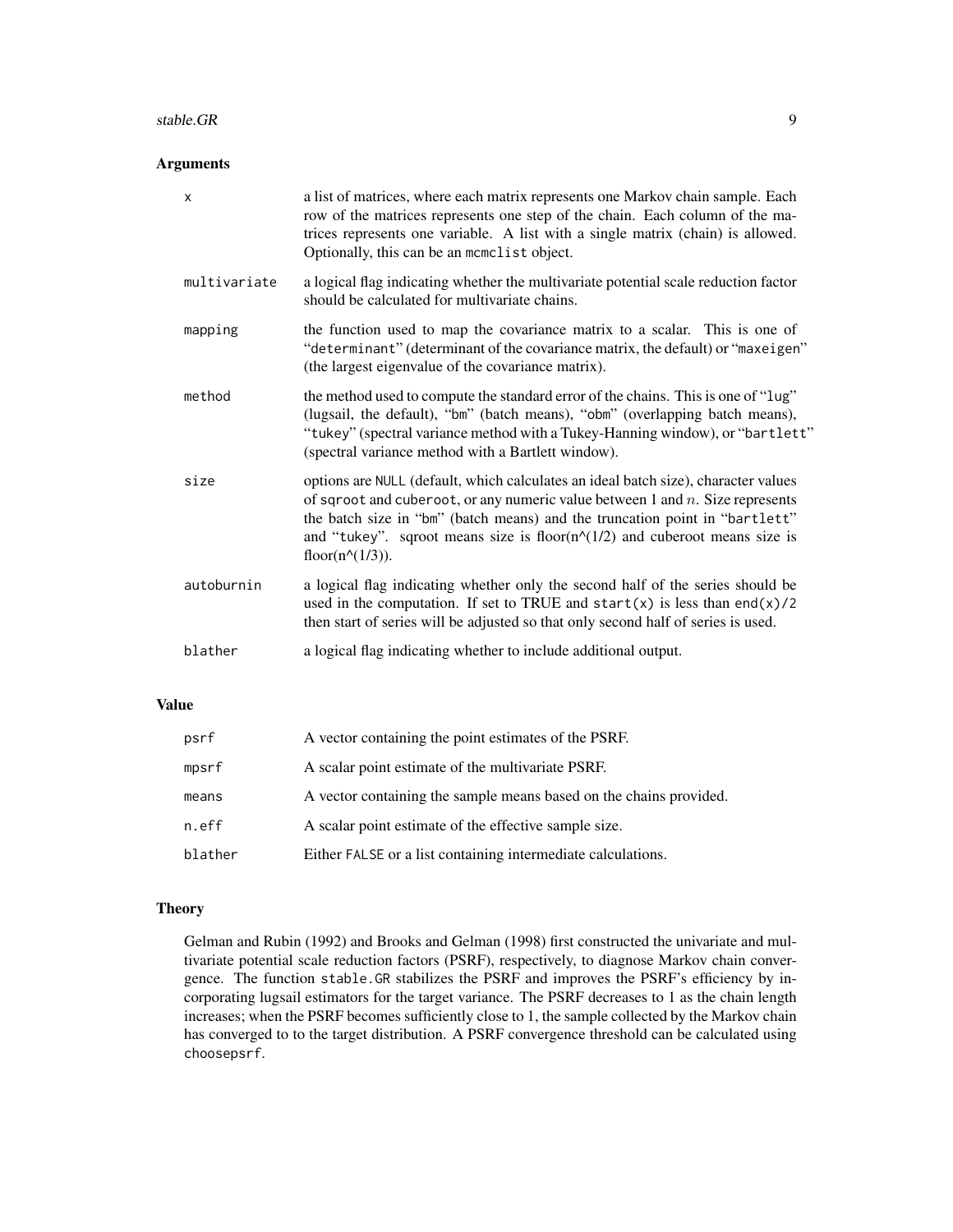# <span id="page-9-0"></span>References

Vats, D. and Knudson, C. Revisiting the Gelman-Rubin Diagnostic. arXiv:1812.09384.

Vats, D. and Flegal, J. Lugsail lag windows and their application to MCMC. arXiv: 1809.04541.

Flegal, J. M. and Jones, G. L. (2010) Batch means and spectral variance estimators in Markov chain Monte Carlo. *The Annals of Statistics*, 38, 1034–1070.

Gelman, A and Rubin, DB (1992) Inference from iterative simulation using multiple sequences, *Statistical Science*, 7, 457-511.

Brooks, SP. and Gelman, A. (1998) General methods for monitoring convergence of iterative simulations. *Journal of Computational and Graphical Statistics*, 7, 434-455.

# Examples

```
library(stableGR)
set.seed(100)
p \le -2n <- 100 # n is tiny here purely for demo purposes.
# use n much larger for real problems!
sig.math = matrix(c(1, .8, .8, 1), ncol = 2, nrow = 2)# Making 3 chains
chain1 <- mvn.gibbs(N = n, p = p, mu = rep(1,p), sigma = sig.mat)
chain2 <- mvn.gibbs(N = n, p = p, mu = rep(1,p), sigma = sig.mat)
chain3 <- mvn.gibbs(N = n, p = p, mu = rep(1,p), sigma = sig.mat)
# find GR diagnostic using all three chains
x <- list(chain1, chain2, chain3)
stable.GR(x)
```

| target.psrf | Calculates a Gelman Rubin diagnostic threshold using effective sam- |
|-------------|---------------------------------------------------------------------|
|             | ple size thresholds.                                                |

## Description

When the sample diagnostic reaches the psrf threshold calculated in this function, sufficient samples have been obtained.

# Usage

```
target.psrf(p, m, epsilon = 0.05, delta = NULL, alpha = 0.05)
```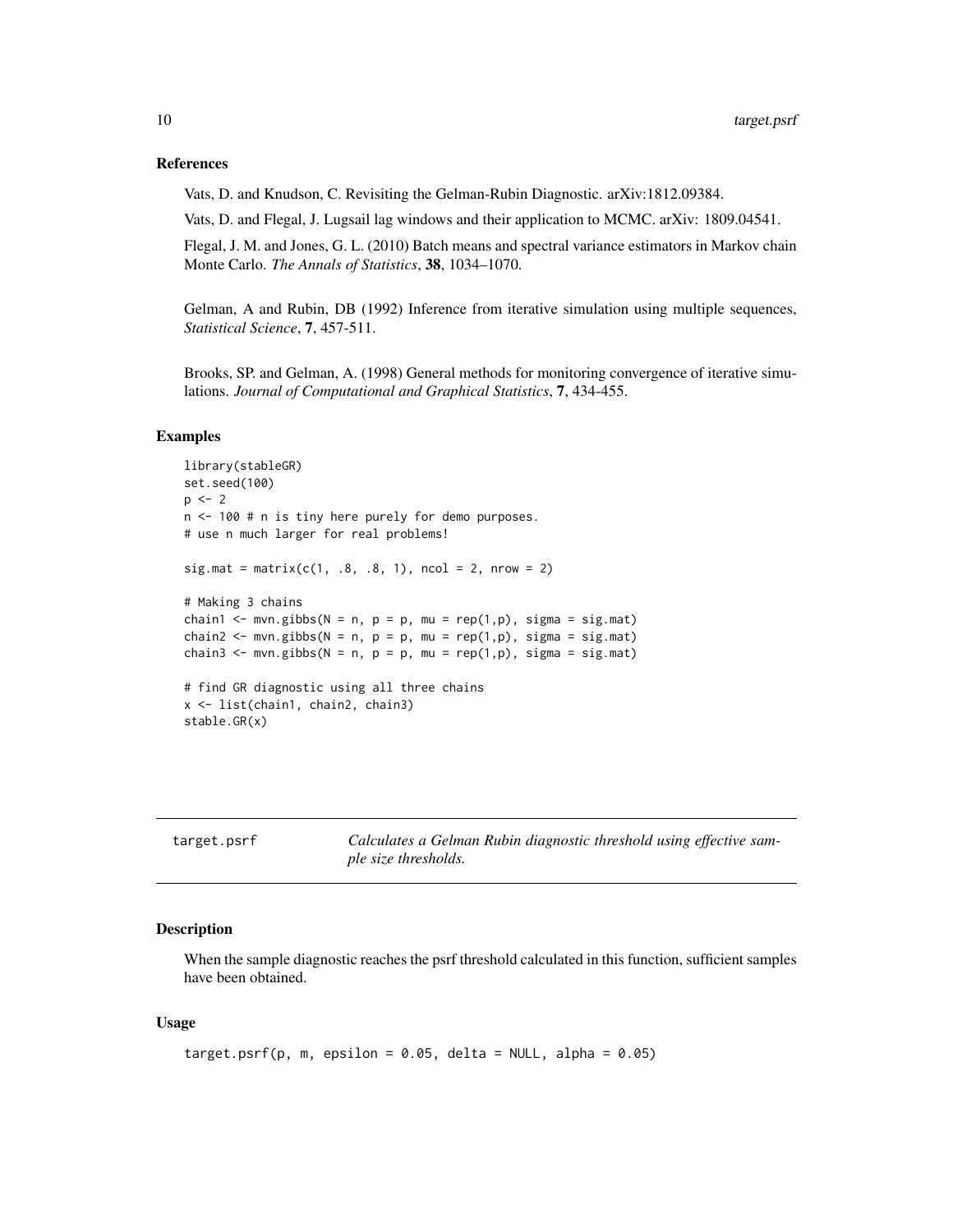# <span id="page-10-0"></span>titanic.complete 11

# Arguments

| р       | dimension of the estimation problem.                                                                                                |
|---------|-------------------------------------------------------------------------------------------------------------------------------------|
| m       | number of chains.                                                                                                                   |
| epsilon | relative precision level. Values less than .10 are recommended.                                                                     |
| delta   | desired delta value - the cutoff for potential scale reduction factor. If specified,<br>then the corresponding epsilon is returned. |
| alpha   | significance level for confidence regions for the Monte Carlo estimators.                                                           |

# Value

| psrf    | The desired PSRF cutoff to stop the simulation.         |
|---------|---------------------------------------------------------|
| epsilon | The epsilon value used to calculate the PSRF threshold. |

# References

Vats, D. and Knudson, C. Revisiting the Gelman-Rubin Diagnostic. arXiv:1812.09384

Vats, D. and Flegal, J. Lugsail lag windows and their application to MCMC. arXiv: 1809.04541.

Flegal, J. M. and Jones, G. L. (2010) Batch means and spectral variance estimators in Markov chain Monte Carlo. *The Annals of Statistics*, 38, 1034–1070.

Gelman, A and Rubin, DB (1992) Inference from iterative simulation using multiple sequences, *Statistical Science*, 7, 457-511.

Brooks, SP. and Gelman, A. (1998) General methods for monitoring convergence of iterative simulations. *Journal of Computational and Graphical Statistics*, 7, 434-455.

# Examples

target.psrf( $p = 2$ ,  $m = 3$ , epsilon = .05, alpha = .05)

titanic.complete *Titanic passenger data*

# Description

Titanic passenger survival data. Complete cases only.

# Usage

data(titanic.complete)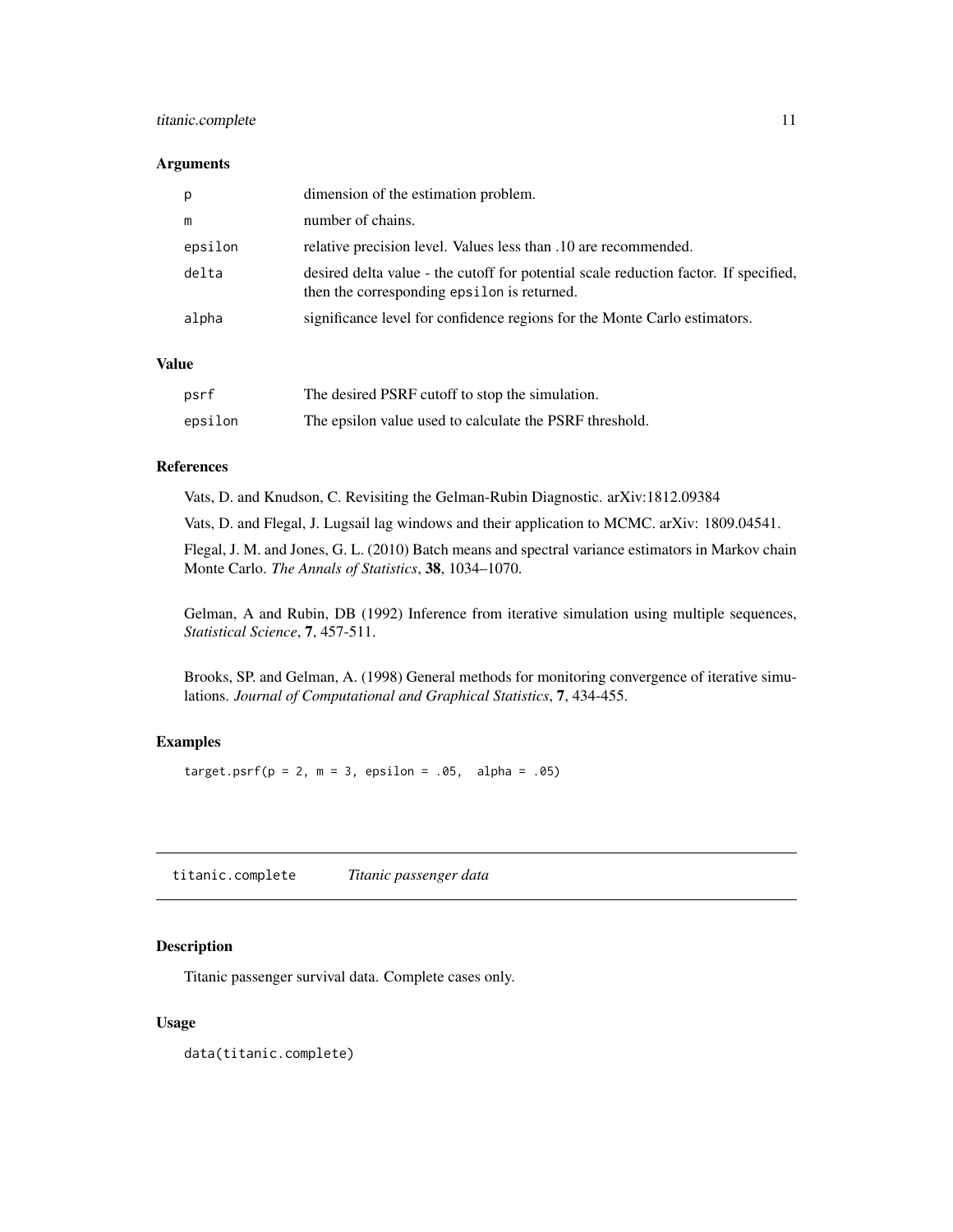# Format

A data frame with the following columns:

Survived Whether a passenger survived.

Pclass The class of the passenger's ticket. A factor with 3 levels.

Sex Male or female. A factor with 2 levels.

Age The age of the passenger.

SibSp The number of siblings/spouse aboard.

Parch The number of parents/children aboard.

Fare The passenger's fare.

Embarked The passenger's port of embarkation. A factor with 3 levels.

# References

https://www.kaggle.com/c/titanic/data

# Examples

data(titanic.complete)